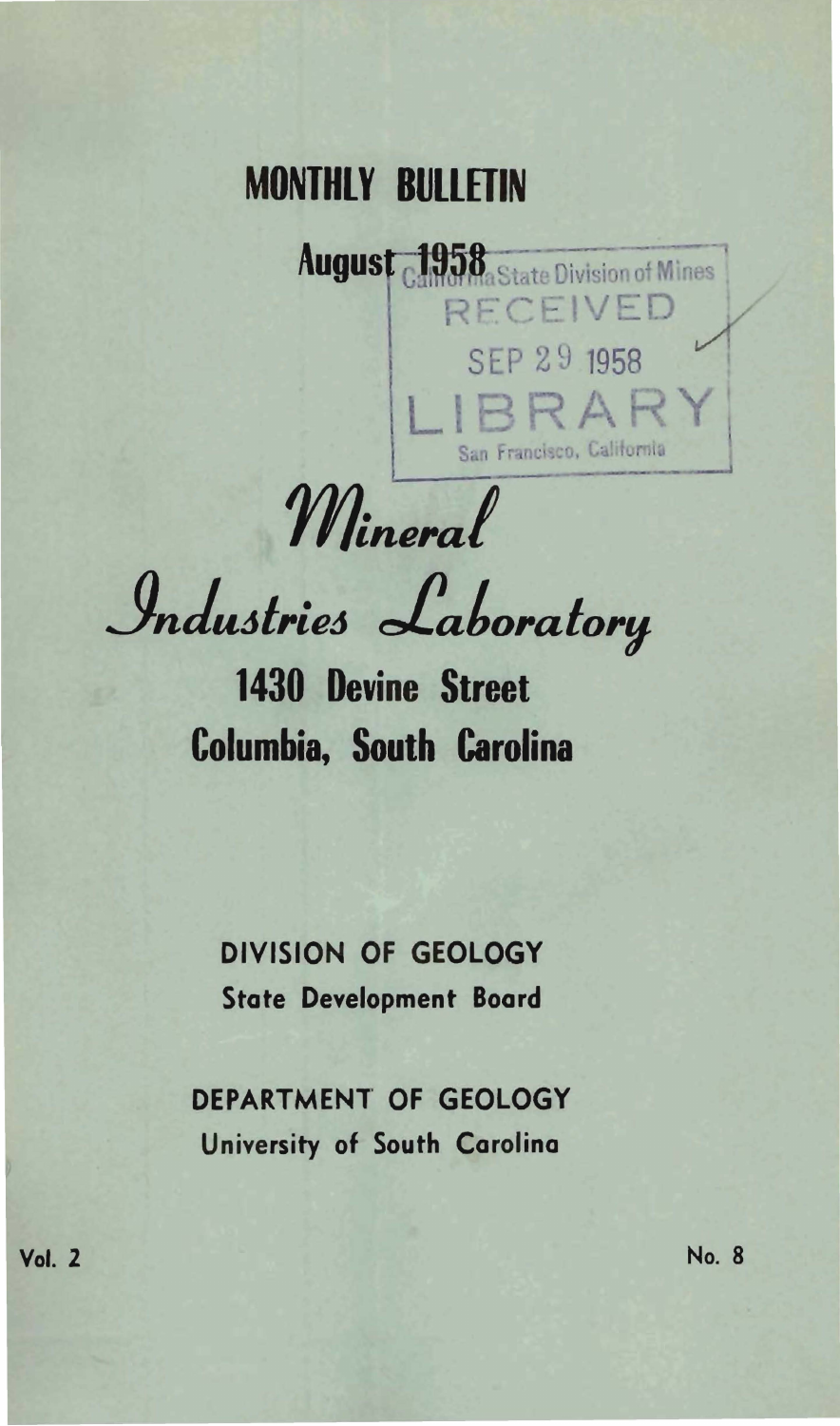### THE EOCENE CONGAREE FORMATION

By

# Le Brun N. Smith South Carolina Division of Geology

The area described in this paper is located on the interior edge of the Atlantic Coastal. Plain southeast of Columbia, South Carolina. See Fig. 1.

## Drainage and Outcrops

The Congaree, Wateree, and Santee Rivers, and smaller streams, drain the area. The bluffs along these rivers and the beds of the smaller streams furnish the only natural outcrops; these are few in number and generally small. The best exposures are the road cuts and borrow pits.

## General stratigraphy

UPPER CRETACEOUS. The two Upper Cretaceous formations present are the Tuscaloosa formation and the Black Creek formation.<br>Tuscaloosa formation. The Tuscaloosa form-

Tuscaloosa formation. ation is the oldest and rests on the basement complex along the Fall zone. It consists of lenticular, poorly indurated, interbedded sands and clays. The Tuscaloosa is about 250 feet thick in the central South Carolina area.<br>Black Creek formation. The Black Creek

Black Creek formation. formation rests on the Tuscaloosa and is present only in the eastern and central part of the area studied. Here it is only a few feet thick and is present as an erosional feather-edge that is overlapped by the Tertiary beds. The Black Creek is thicker to the east and is best exposed in the eastern part of the state. Lithologically the Black Creek is a massive to thin-bedded black shale that has fine sandy partings on the bedding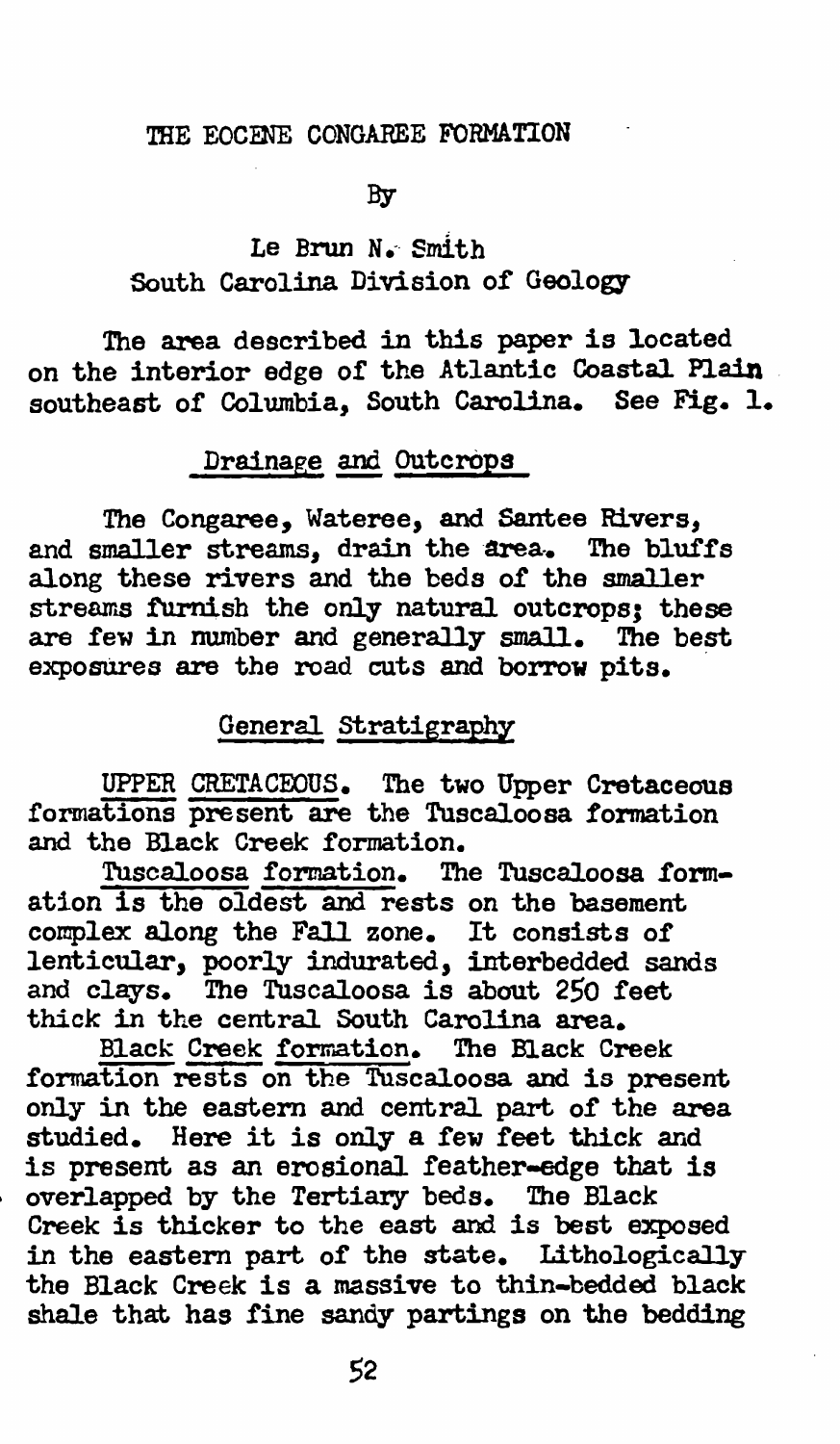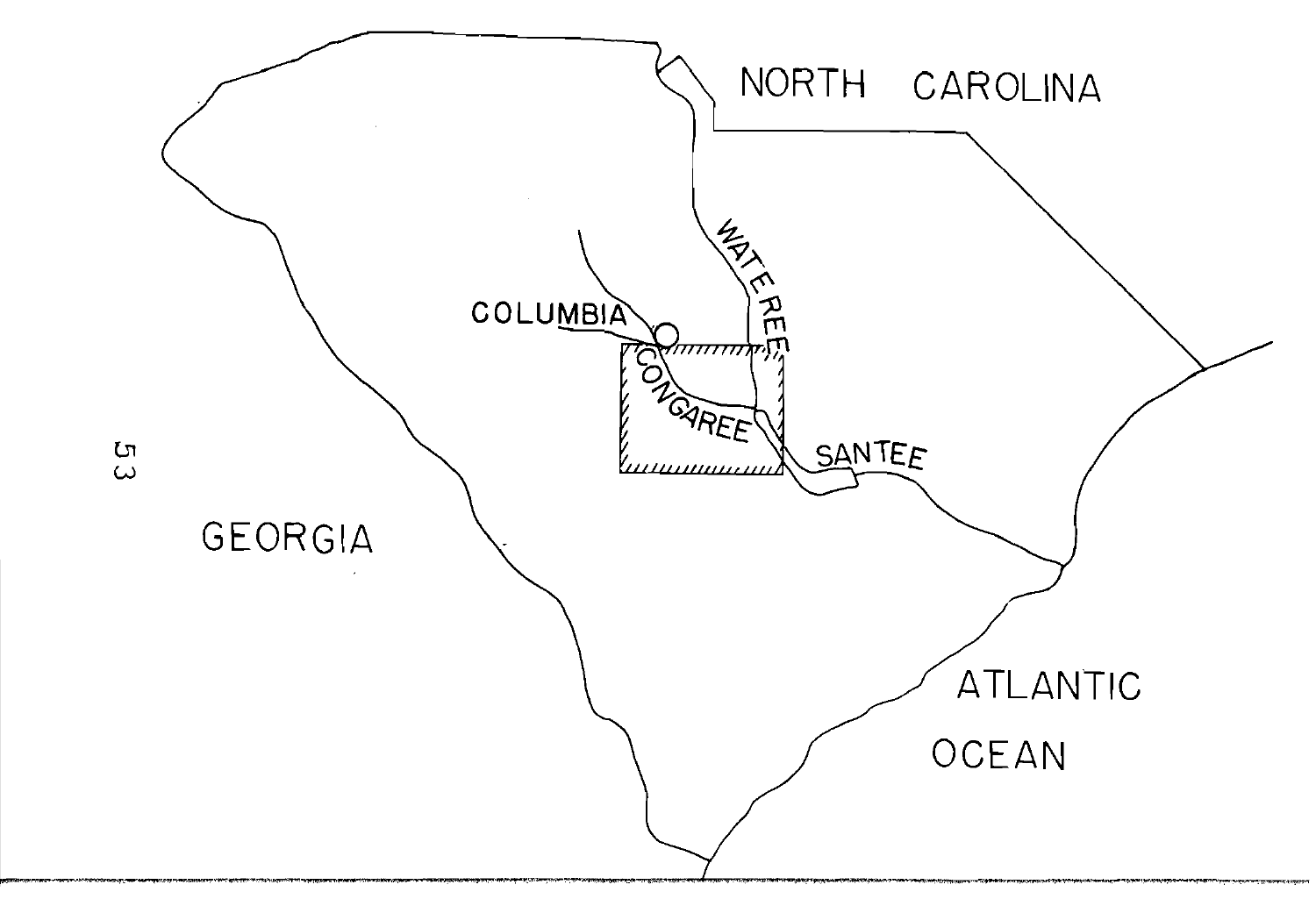planes.

#### EOCENE Wilcox group

Black Hingo formation. The Black Mingo sands and shales, the basal unit of the Eocene, rest on the Cretaceous in the eastern part of South Carclina. It is tentatively correlated with the Nanafalia of Alabama. The limits of this formation have not been clearly established, and it may be partly Paleocene. No Black Mingo was found in the area studied by the writer, although in the past, some Wilcox fossils have been reported from this area.

Claiborne group

Congaree formation. The basal Claiborne formation exposed in central South Carolina is the Congaree formation. It consists of light gray to green shale alternating with indurated, thin-bedded, fine-grained sandstone and silicified sandy siltstone. The Congaree formation is cor-<br>related with the Tallahatta formation of Alabama.

McBean formation. The up-dip Middle Claiborne is represented by the McBean formation. Lithologically it consists of light colored to rusty unconsolidated and partly indurated sand, clays, and silicified coquina or buhrstone. white blocky fullers earth type clay is a conspicuous feature in this formation. 1he HcBean is correlated with the Lisbon formation of Alabama.

Santee limestone. The Santee is the down-dip equivalent of the upper part of the McBean formation. It is a white to buff, mealy, sparsely phosphatic, fossiliferous limestone. The upper part of the Santee is correlated with the Ostrea sellaeformis zone of the Lisbon in Alabama. The relation of the lower part of the Santee and the HcBean is not understood.

Castle Hayne limestone. While not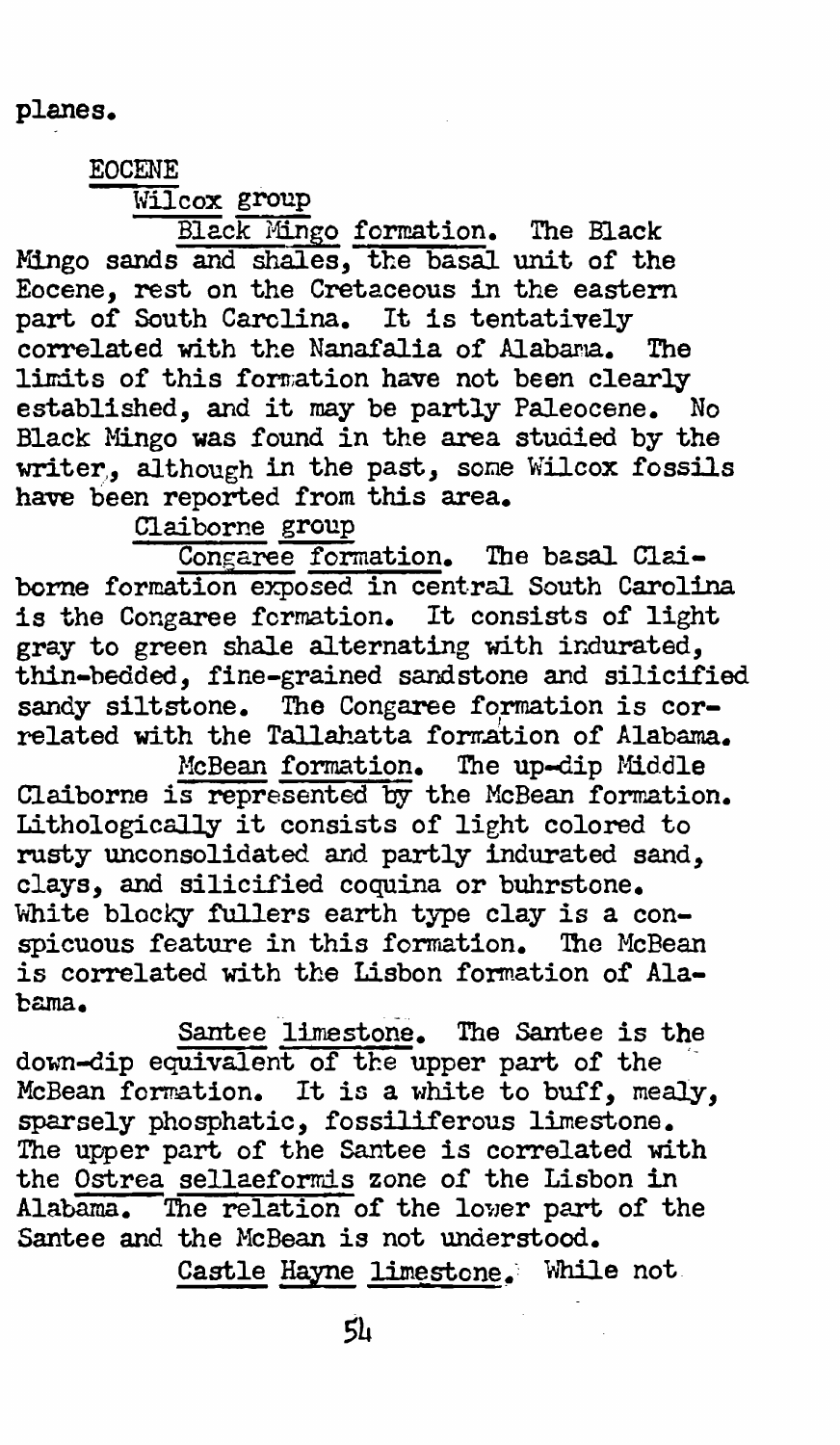recognized in the area studied, the Castle Hayne is present southeast of the area. Lithologically it is similar to the Santee; it differs only in fossil content. The Castle Hayne is correlated with the Gosport sand of Alabama.<br>Jackson group

Barnwell formation. The Barnwell is the residium of a pre-existing limestone of Jackson age. It is a massive, rusty, sandy clay that exhibits only rudimentary bedding. It overlaps the McBean in the south central part of the state. The Barnwell is correlated with the entire Jackson group of Alabama.

Cooper marl. The Cooper marl was not found in the area studied; it is present, however, to the southeast of the area. This material is a sort, highly fossiliferous, green, phosphatic marl. It is tentatively correlated with the Ocala limestone of southern Alabama. Some workers have evidence that the Cooper marl is Oligocene.

DESCRIPTION OF THE CONGAREE FORMATION

Distribution. The Congaree formation crops out along the bluffs of the small tributary streams south of the Congaree River from a point near Creston, S.C. to St. Matthews,  $S_cC_s$ , a distance of 15 miles. At St. Matthews, it is overlapped and thereby obscured by the HcBean formation and, with the exception of a possible outlier in Lexington County, no exposures are seen west of this point. Data is lacking in the eastern part of the state,and the subsurface extent of the Congaree is not known. Tallahatta age equivalent beds, however, have been found in a well near Savannah, Georgia, just across the s.c. line.

Lithology. In the limited outcrop area the lithology of the Congaree is uniform. It is a series of thin beds of gray to green, sandy, silicified siltstone and sandstone, alternating with light greenish gray shale. The siltstone

ss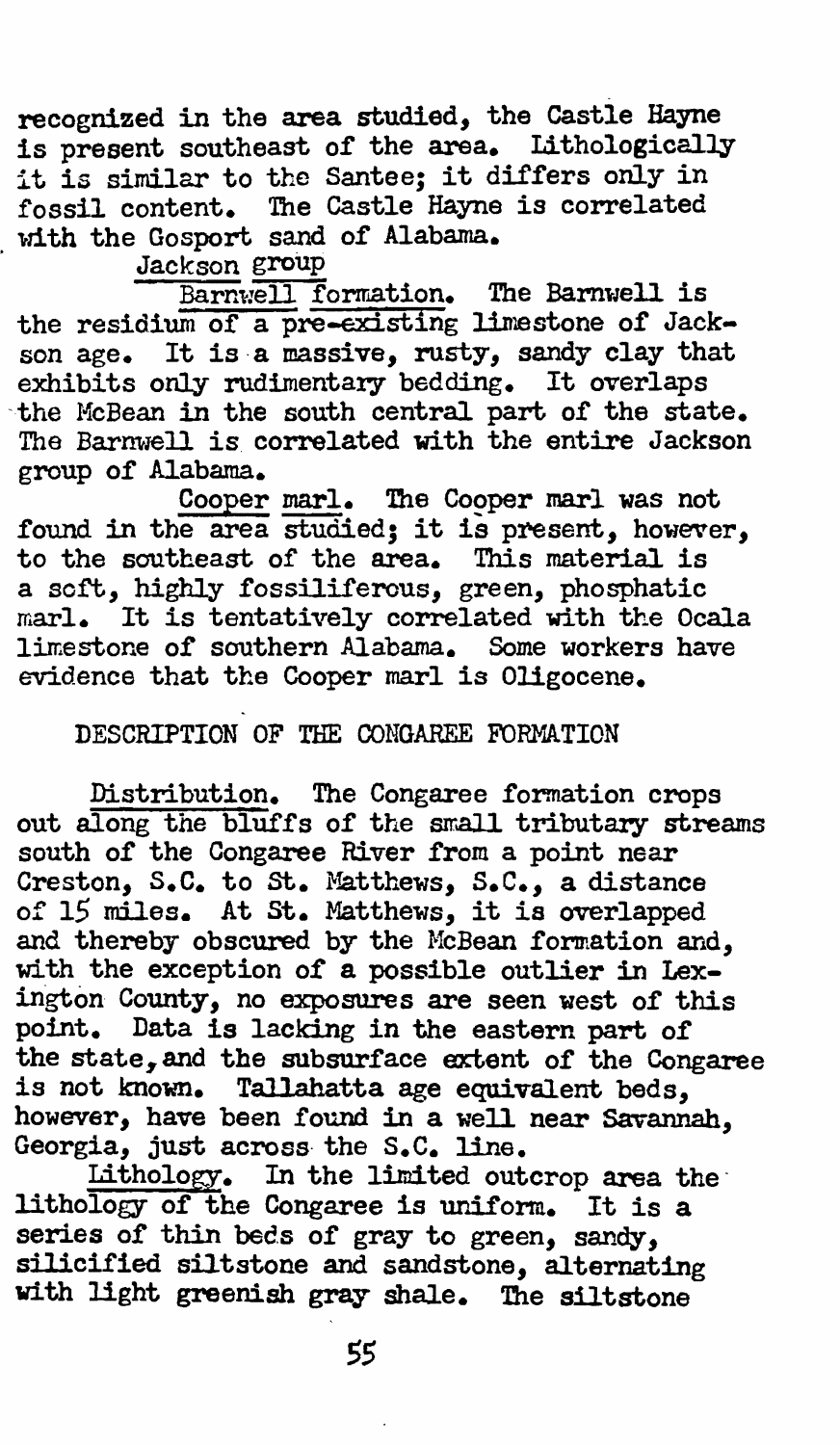| ALABAMA |                                                         |                           |                                       | SOUTH<br>CAROLINA             |                            |  |
|---------|---------------------------------------------------------|---------------------------|---------------------------------------|-------------------------------|----------------------------|--|
|         | $\frac{z}{0}$<br>$\omega$                               |                           | YAZOO CLAY                            | BARNWELL                      | COOPER                     |  |
|         | CK:<br>$\blacktriangleleft$<br>$\overline{\phantom{0}}$ |                           | MOODYS BRANCH<br>FORMATION            | <b>FORMATION</b>              | MARL                       |  |
| ய       | $\propto$<br>쎕<br>ቧ                                     |                           | GOSPORT SAND                          | CASTLE HAYNE LS.              |                            |  |
|         |                                                         | <b>ORMATION</b><br>NOBSIT | <b>O. SELLAEFORMIS</b><br>ZONE        | PTEROPSIS<br>LAPIDOSA<br>ZONE | <b>SANTEE</b><br>LIMESTONE |  |
|         |                                                         |                           | <b>MIDDLE</b><br><b>LISBON</b>        | MC BEAN                       |                            |  |
|         |                                                         | LL.                       | LOWER<br><b>LISBON</b>                | FORMATION                     |                            |  |
|         |                                                         |                           | <b>TALLAHATTA</b><br><b>FORMATION</b> | CONGAREE<br><b>FORMATION</b>  |                            |  |
|         |                                                         |                           | HATCHETIGBEE FM.                      | ς                             |                            |  |
|         | ×<br>$\circ$                                            |                           | BASHI MARL                            |                               |                            |  |
|         | $\circ$<br>$\Box$                                       |                           | SAND<br>TUSCAHOMA                     | ς                             |                            |  |
|         | ⋚                                                       |                           | NANAFALIA FM.                         | BLACK MINGO FM.               |                            |  |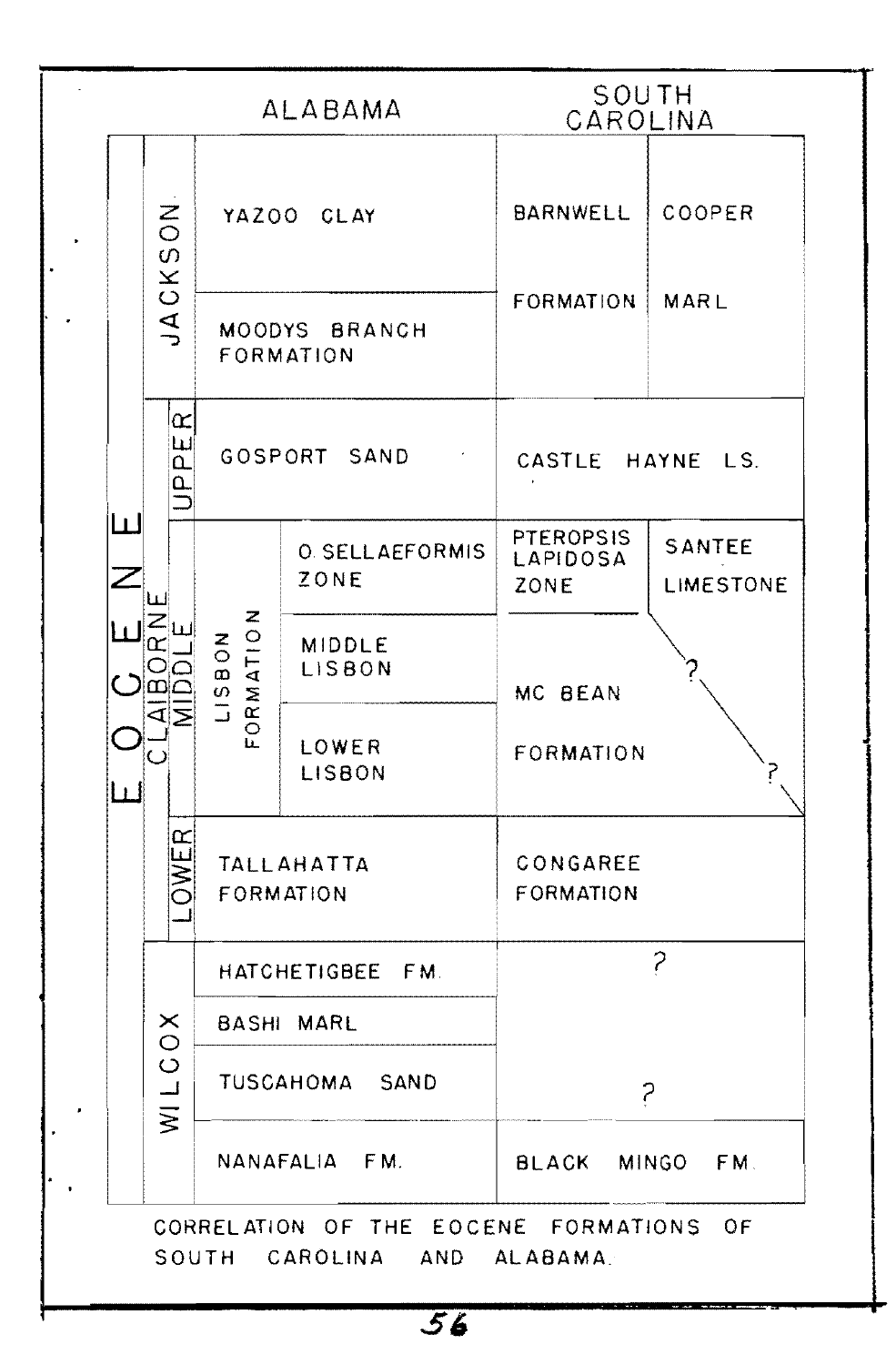when dry has a low specific gravity and breaks with a chonchoidal fracture. The Congaree is from 17 to 22 feet thick in the outcrop area.

Paleontology. The Congaree has one distinctive fossil; the pelecypod, Anadontia augustana Gardner. This fossil is described by Gardener (1951, p. 9) as a dependable guide fossil to the Tallahatta formation of the Middle Eocene. It has been reported from 17 separate localities; 3 in South Carolina, in the Congaree, and 14 in Alabama, in the Tallahatta. It has not, to the writer's lmowledge, been reported from Mississippi to Georgia.

Previous use of the name. Sloan (1907, p. 455) **first used the name Congaree for his "Phase"** of the Eocene that included the sand, clay, and buhrstone in the general region from the Wateree Piver, South Carolina to NcBean Creek near Augusta, Georgia. Sloan considered the Congaree to be in part Lower Eocene and in part Middle Eocene.

Veatch and stephenson (1911, 'p. 268 ) used the term "Congaree Clay member of the McBean formation" for the fullers earth type clay at the base of the McBean formation at McBean Creek, Georgia. They regarded it to be equivalent to<br>Sloan's "Congaree Phase" of South Carolina. They Sloan's "Congaree Phase" of South Carolina. extended the use of the name on the basis of lithologic similarity to include the fullers earth in Twiggs County, Georgia.

Shearer (1917, p. 12) stated that the Claiborne was of much smaller areal extent than mapped by Veatch and Stephenson in Georgia, and that the "Congaree clay member of the McBean formation" should be referred to the Jackson. He therefore assigned the bed mapped as Congaree by Veatch and Stephenson to the Jackson and used the name "Twiggs clay member of the Barnwell formation" for the fullers earth in Twiggs Country, Georgia.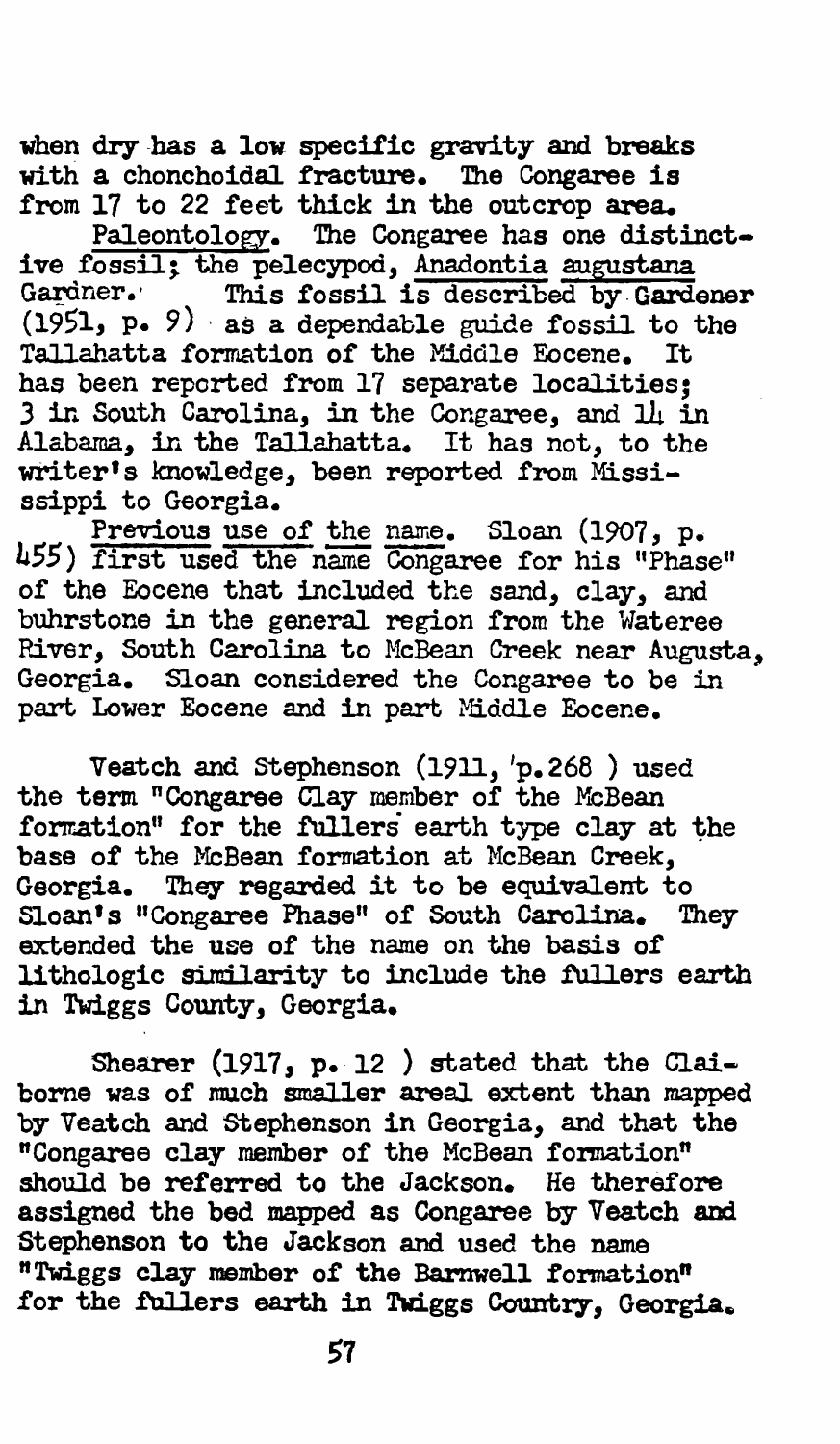Cooke  $(1936, p. 41)$ , in his study of the Coastal Plain of South Carolina, reduced Sloan's "Congaree Phase" from formational rank and mapped it as an undifferentiated part of the McBean or Hiddle Claiborne.

Finally', Cooke and HcNeil (1952, p. 22 ) in an effort to resolve some of the confusion that existed, revised the Tertiary stratigraphy of South Carolina. They raised the Congaree to formational rank, redefined its limits and correlated it with the Tallahatta of Alabama.

Present correlation. Sloan in 1907 named no single type locality for his "Congaree Phase," but it is generally accepted to be the Elmore Williams place just west of Gaston, S. C. This locality is a very poor exposure and is very hard to find without a guide. For this reason Cooke and McNeil (1952) in their work chose as the type locality a readily accessible, excellent exposure in a road cut at Halfway Swamp 0.5 mile northwest of Creston, S.C.

The fullers earth type clay at the Elmore Williams place, Sloan's type locality, is actually McBean; this is demonstrated by the fact that Lisbon corals have been found here by the writer in the glauconitic sand below the fullers earth. It is evident that Sloan intended these beds to be his "Congaree Phase," for in other localities in this seneral area sections measured by Sloan fit the nomenclature of sand, clay, and buhrstcne as he described them in his "Congaree Phase." The new type locality of Cooke and McNeil, however, is a different type lithology and bears little similarity to the "Congaree Phase" described by Sloan.

These two type localities are different units of different age. The fullers earth type clays near Gaston are part of the McBean formation and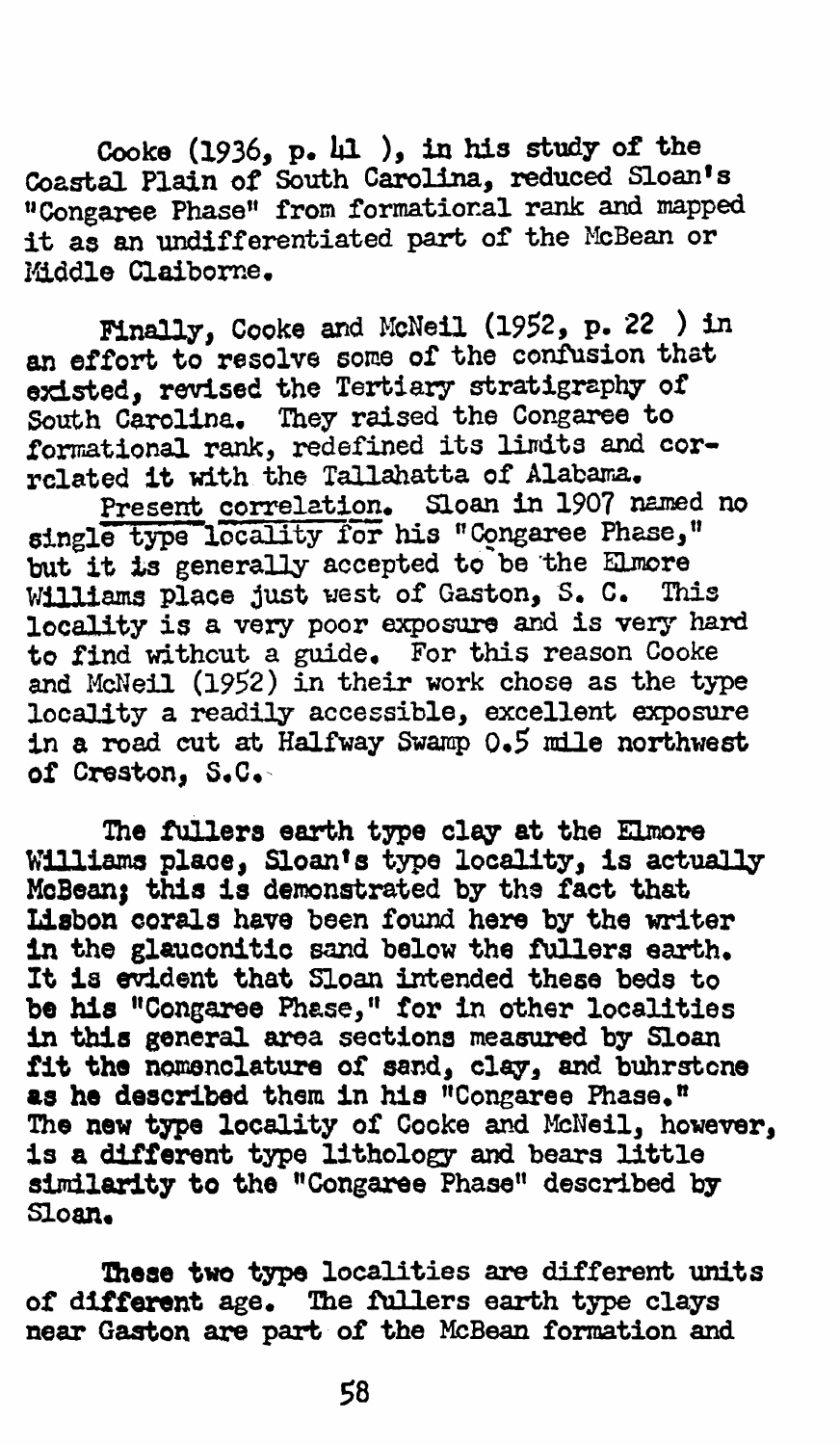equivalent to the Lisbon of Alabama. The siltstone and shale near Creston is a new unit, not used by Sloan, but named the Congaree formation by Cooke and McNeil and is equivalent to the Tallahatta or Alabama.

This leaves the situation with added confusion. It *is* suggested however, that the present status of the Congaree formation remain as described by Cooke and McNeil, bearing in mind that Sloan's "Congaree Phase" is part of the McBean formation.

#### **References**

Cooke, c. Wythe, 1936, Geology of the Coastal Plain of South Carolina: U. S. Geological Survey Bull. 867. , 1943, Geology of the Coastal Plain  $\overline{of}$  Georgia:  $\overline{0}$ . S. Geol. Survey Bull. 941. (1944) Cooke, C. Wythe, and MacNeil, F. S., 1952, Tertiary stratigraphy of South Carolina: U. S. Geol. Survey Prof. Paper 243-B. Cooke, c. w., and Shearer, H. K., 1918, Deposits of Claiborne and Jackson age in Georgia: U. S. Geol. Survey Prof. Paper 120. Gardner, Julia, 1951, Two new guide fossils from the Tallahatta formation of the Southeastern states: Washington Acad. Sci. Jour., Vol 41, No. 1, pp. 8-12. Sloan, E., 1908, Catalogue of the mineral localities of South Carolim: S. Carolina Geol. SUrvey, Series 4, Bull. 2. Shearer, H. K., 1917, A report on the bauxite and tullers earth or the coastal plain of Georgia: Georgia Geol. Survey Bull. 31.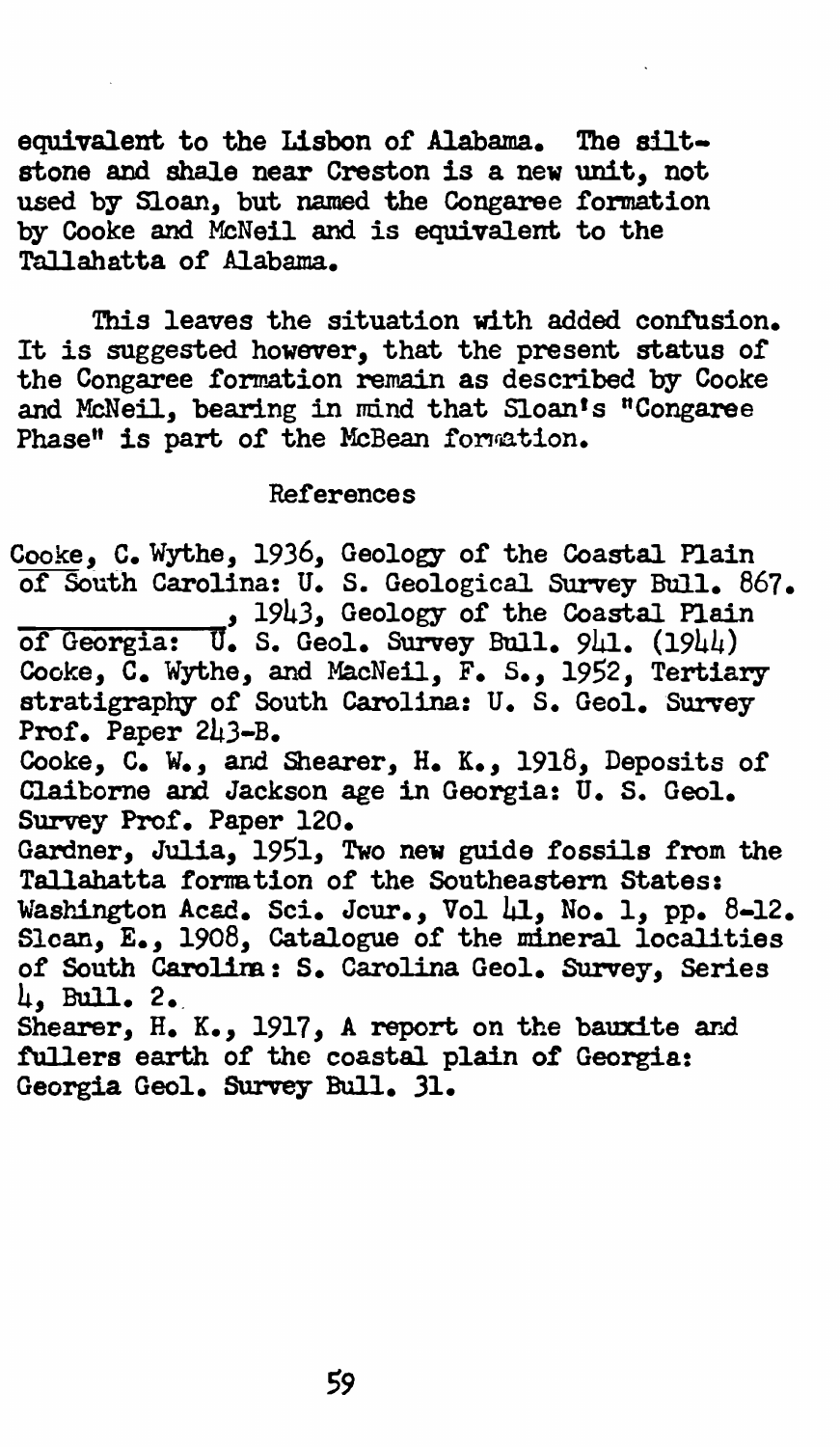#### THE WORTH OF SOUTH CAROLINA MINERAL INDUSTRY

#### By

#### M. James Green

The value of mineral production can be expressed in many ways. In Table 1 the South Carolina mineral production is classified according to Raw. Upgraded. and Fabricated. These data were compiled by the S. C. Department of Labor.

|                               |  | 195h                                   |          |  | 1955                                        |  |
|-------------------------------|--|----------------------------------------|----------|--|---------------------------------------------|--|
| Raw<br>Upgraded<br>Fabricated |  | \$12644000<br>17 744 000<br>38 668 000 |          |  | $$13\,103\,000$<br>20 197 000<br>41 180 000 |  |
|                               |  | 1956                                   |          |  | 1957                                        |  |
| Raw<br>Upgraded               |  | \$16557000<br>21 342 000               |          |  | \$1809000                                   |  |
| Fabricated                    |  | 49 752 000                             |          |  | 51,000,000                                  |  |
|                               |  |                                        | Table 1. |  |                                             |  |

Table 2 lists the production for 1956 and 1957 according to product. These data were compiled by the U. S. Bureau of Hines.

The South Carolina mineral industry is small but healthy. It's equipment is modern and its management progressive. There are many areas where new production is contemplated in the near future; these new operations should increase considerably the value of the total production of the state.

60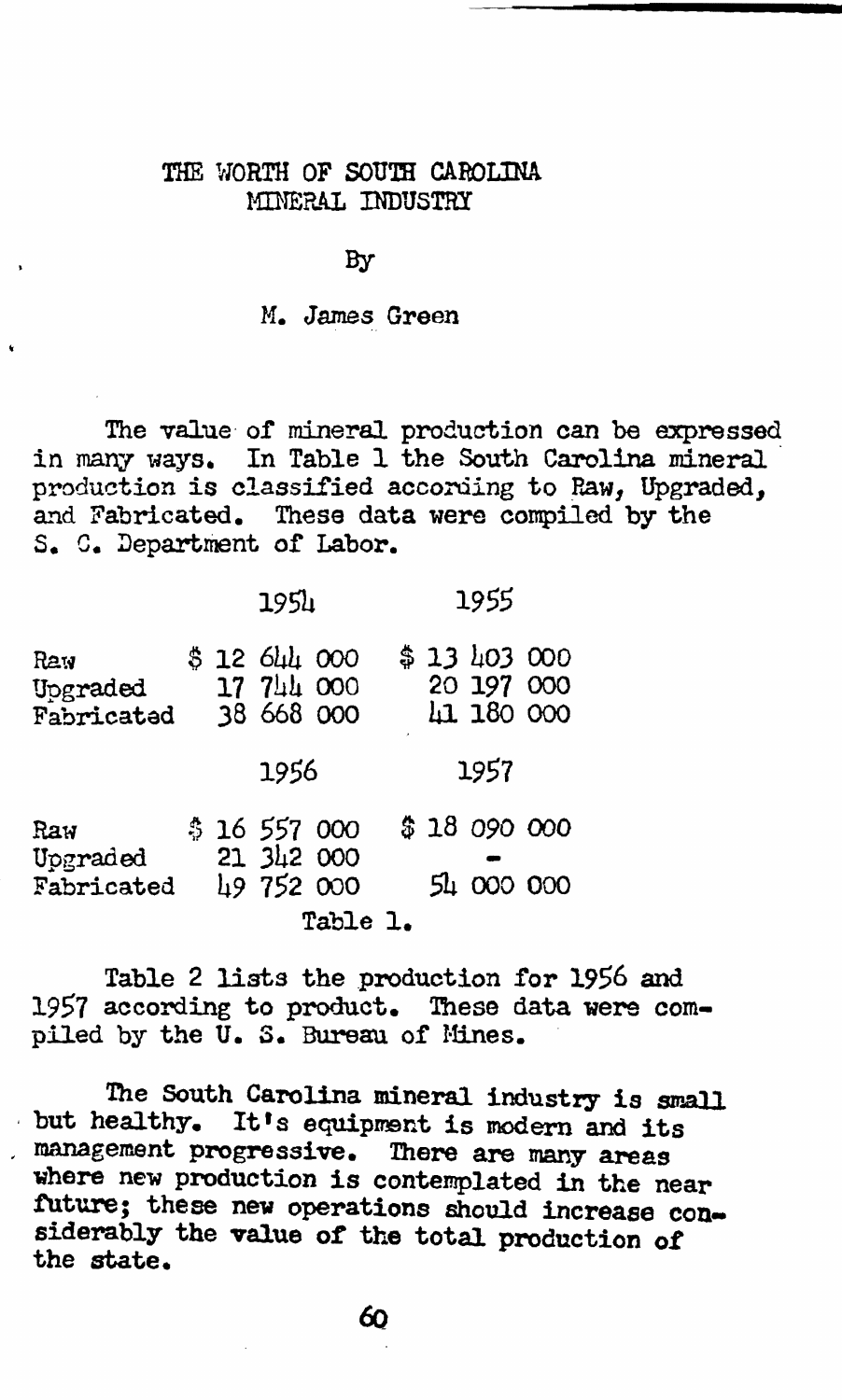|                                                                                                                                                                                                                                           | 1956                                                  |                                                                          | 1957.2/                                             |                                                                      |  |
|-------------------------------------------------------------------------------------------------------------------------------------------------------------------------------------------------------------------------------------------|-------------------------------------------------------|--------------------------------------------------------------------------|-----------------------------------------------------|----------------------------------------------------------------------|--|
| Mineral                                                                                                                                                                                                                                   | Short tons<br>(unless other-)<br>wise stated)         | Value                                                                    | Short tons<br>unless other-<br>wise stated)         | Value                                                                |  |
| Clays $\ldots$<br>Mica, sheet<br>Sand and gravel<br>Stone<br>Titanium<br>Value of items that cannot be<br>disclosed: Barite, cement,<br>kyanite, mica (scrap), monazite,<br>vermiculite, zircon, and values<br>indicated by footnote $3.$ | 1,087,408<br>5,400<br>3,228,740<br>3,994,077<br>2,592 | 1\$5,450,685<br>13,784<br>2,925,902<br>5,321,970<br>326,283<br>7,913,593 | 1,087,000<br>(3)<br>2,807,000<br>4,506,800<br>3,450 | \$6,543,000<br>(3)<br>2,555,000<br>6,141,000<br>305,200<br>8,480,300 |  |
| Total South Carolina                                                                                                                                                                                                                      |                                                       | 4/21,342,000                                                             |                                                     | 4/23, 367,000                                                        |  |

Table 2. - Mineral production in South Carolina, 1956-57 1/

 $\frac{1}{2}$ Production as measured by mine shipments, sales, or marketable production

 $\frac{2}{3}$ Estimated from producers' reports and other source.

Figure withheld to avoid disclosure of individual company confidential data.

The total has been adjusted to eliminate duplication in the value of clays and stone.

g